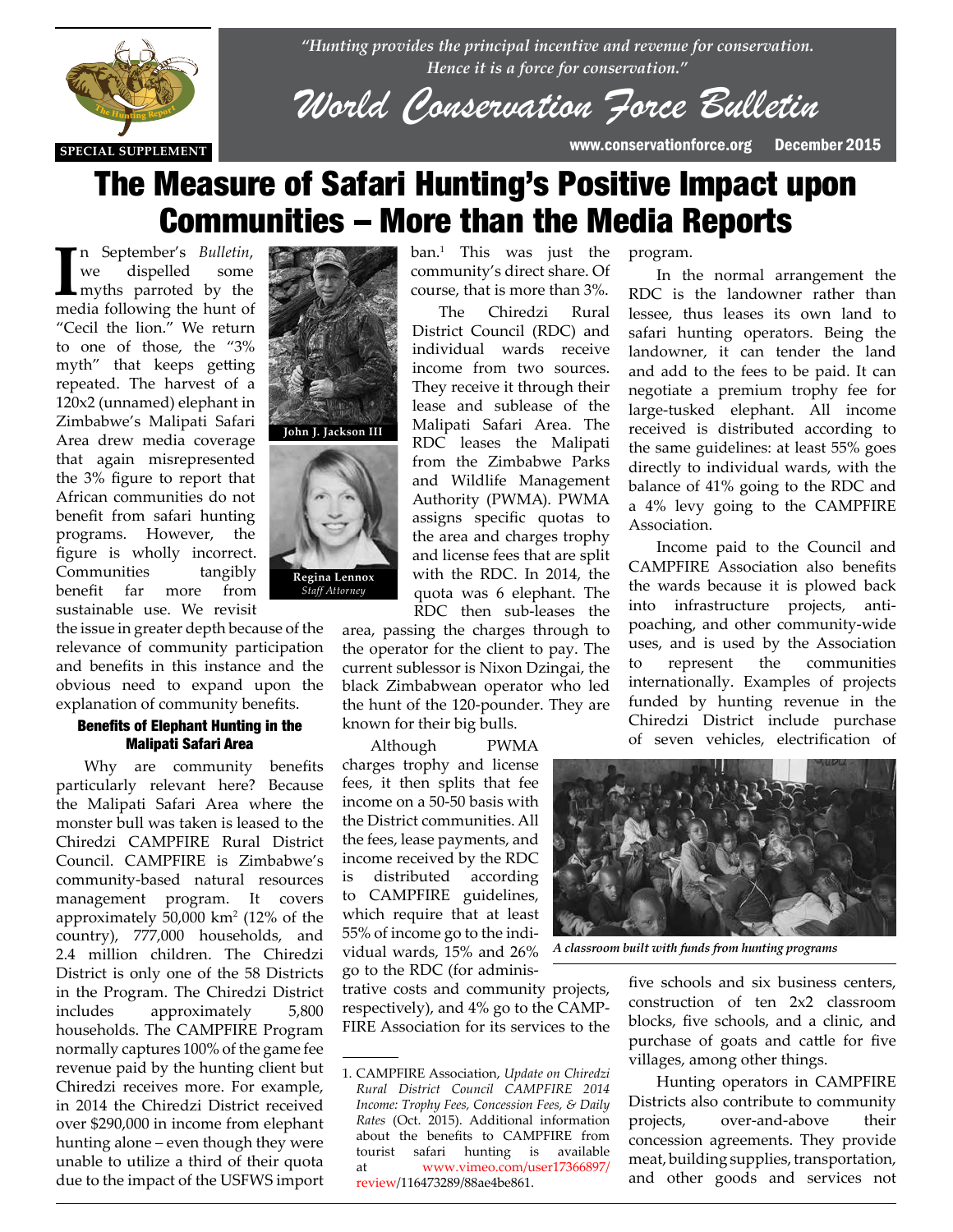## *World Conservation Force Bulletin*

necessarily reflected on any income and expense statement. For instance, in 2014 Mr. Dzingai separately donated to the construction of a 2x2 classroom block and provided a large quantity of meat to villages. Thus, the total benefits to communities in the Chiredzi District include contractual payments, voluntary donations, employment, and services from local operators – all of which improve the quality of life and tolerance of wildlife conflicts.

Is it any wonder then that elephant populations in the area have steadily increased for decades, to the current all-time high in Gonarezhou National Park? (See graph.) Studies and the most recent aerial survey found poaching levels in the area to be low – there were no fresh or recent carcasses observed in the most recent survey.2 These results suggest the local people are content and willing to accept the presence of so many elephant because of the tangible benefits they provide through sustainable hunting. (As well as misrepresenting the community income share, the media and antis wholly misrepresent that there is runaway elephant poaching in the area of the hunt.)



CNN announced there was a "media storm" about the big elephant, which was half true. Half true because CNN is media, but the story was a non-starter. The animal rights groups, starting with Johnny Rodrigues of the Zimbabwe Conservation Task Force,

announced a campaign to destroy the German hunter who lawfully took the elephant. Nevertheless, this story has not gotten traction like Cecil. Our guess is the media will not choose to go on campaigns to "destroy" people as pawns of the animal extremists. If they do, there are legal remedies that will bite them in short order.

The original figure of 3.1% was taken from a 2010 CIC/FAO study.<sup>3</sup> This study was not evaluating *community* benefits, but the hunting sector's contribution to *national* economies. The figure was one line-item on a "guesstimate" of a "hypothetical" safari operator's income and expense statement in Tanzania. The calculation was based on confidential information from operators who were not based in community areas, during period before reforms to CBNRM regulations increased revenue sharing between operators and communities in Tanzania. Most importantly, the information was specific to Tanzania and was the operators' gratuitous donations to community outreach above fees, concession payments, etc. It was just an extra sum, not the total benefits.

Despite these limitations, a 2013 report by an economists-for-hire NGO<sup>4</sup> took this one line-item and drew a *continental* conclusion about all the revenue distribution to communities. The report includes no caveats, even though it is essentially creating a statistic out of thin air! (It should be no surprise that the 2013 report was commissioned by HSUS, IFAW, and Born Free Foundation.)

No one has tried to calculate the percentage of hunting revenue that goes to communities on a continental basis – probably because each country and location is different. Most communities in Africa earn income from safari hunting by receiving a percentage of the game fees, and additionally by leasing their land as concessions and charging other fees. But countries



EDITOR/WRITER John J. Jackson, III

PUBLISHER Barbara Crown

Copyright ©2015 by Dagga Boy Enterprises LLC. ISSN 1052-4746. This bulletin on hunting-related conservation matters is published periodically free of charge for subscribers to The Hunting Report, 12182 SW 128 Street, Miami, FL 33186. All material contained herein is provided by famed wildlife and hunting attorney John J. Jackson, III with whom The Hunting Report has formed a strategic alliance. The purpose of the alliance is to educate the hunting community as well as pro-advocacy of hunting rights opportunities. communities<br>ortantly, the alliance will also seek to open up new hunting opportunities worldwide and ward off attacks on currently available opportunities. For more information ity outreach on Conservation Force and/or the services available<br>payments, etc. through Jackson's alliance with The Hunting Report, write:

> Conservation Force 3240 South I-10 Service Road West, Suite 200 Metairie, LA 70001 Tel. 504-837-1233 Fax 504-837-1145 www.ConservationForce.org

For reprints of this bulletin or permission to reproduce it and to inquire about other publishing-related matters, write:

The Hunting Report 12182 SW 128 Street Miami, FL 33186 Tel. 1-800-272-5656 Fax 305-253-5532

*Remember to favor Conservation Force's Corporate Sponsors:*



www.fauna-flora.org



www.hornady.com



ripcordtravelprotection.com

*The leaders in their fields.*

<sup>2.</sup> *See, e.g.,* K.M. Dunham et al., *Aerial Survey of Elephants & Other Large Herbivores in Gonarezhou National Park & Save Valley Conservancy: 2014* (Mar. 2015); Conservation Force, *Comment Opposing Negative Enhancement Finding* (Oct. 16, 2014) (citing E. Gandiwa et al., *21 Journal for Nature Conservation 133-42* (2013), and other documents).

<sup>3.</sup> V.R. Booth, *The Contribution of Hunting Tourism: How Significant Is this to National Economies?* (July 2010).

<sup>4.</sup> R. Campbell/Economists at Large, *The \$200 Million Question: How Much Does Trophy Hunting Really Contribute to African Communities?* (2013).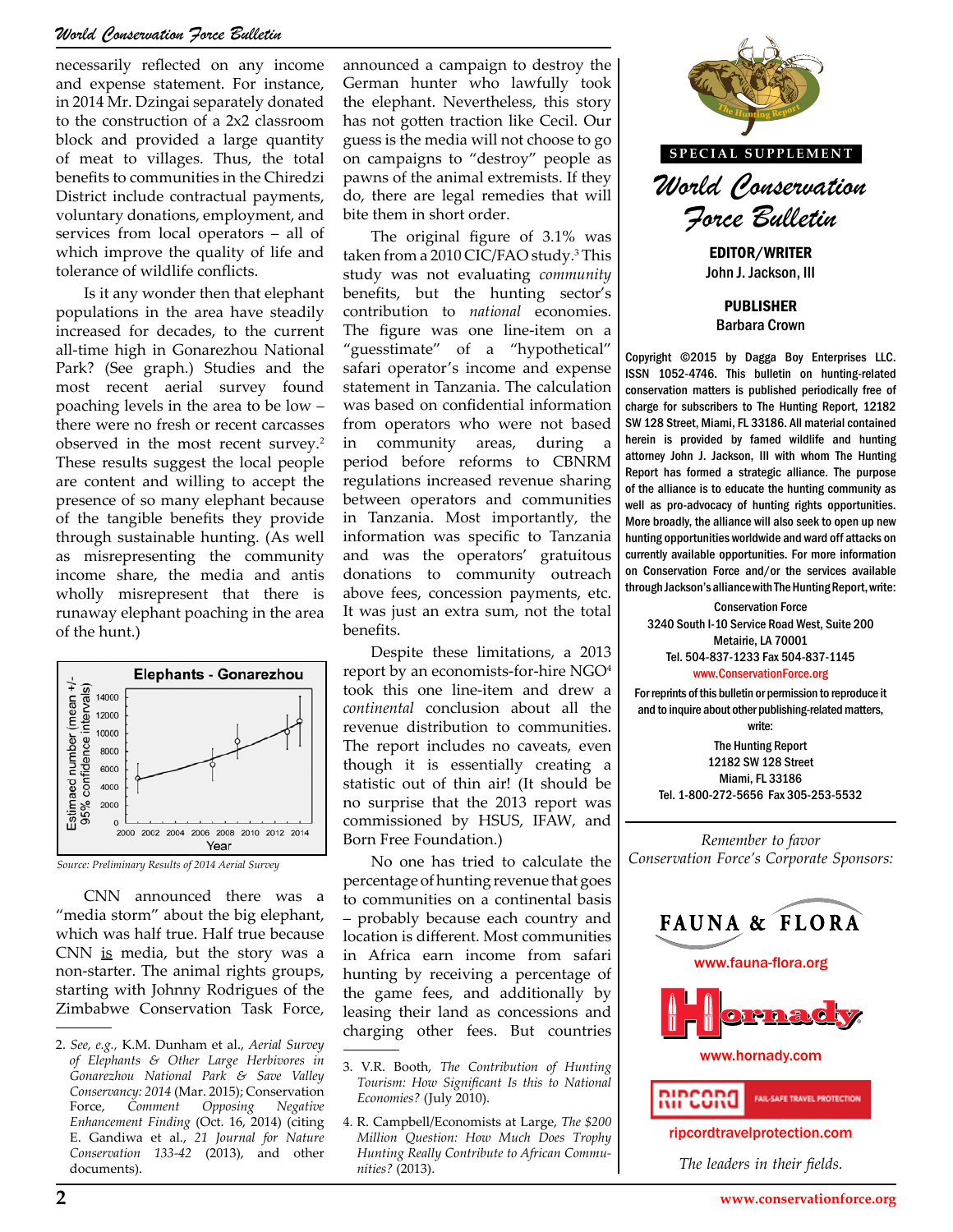#### **SPECIAL SUPPLEMENT TO THE HUNTING REPORT**

(and regions within countries) have different revenue-sharing regulations, percentages, and fee structures.

Communities in Tanzania are now tangibly benefiting from safari hunting well in excess of 3%. In 2012,<sup>5</sup> Wildlife Management Area (WMA) benefitssharing guidelines were amended to require that 75% of block fees, 45% of conservation, game, and observers fees, and 15% of permit fees be distributed to the communities.<sup>6</sup> This motivated additional communities to apply for gazetting as WMAs. And it caused the Ministry of Natural Resources and Tourism (MNRT) to estimate: "In total the WMAs get around 60-65% of the total hunting revenue accrued in the WMA."7 In 2015 the MNRT increased revenue-sharing even more, to 75% of block fees, 70% of conservation, permit, and observers fees, and 65% of game fees.8 This is substantial transfer of hunting revenues to communities. The greater sharing of permit fees is especially incentivizing, as it gives each individual animal real value to local residents. Since 2012, Tanzania has gone from limited benefits to a much greater percentage share for WMAs. And this does not include the gratuitous donations from operators and clients and other extras like employment, meat, etc.

In Zimbabwe and Namibia, communities are devolved full authority over use of wildlife on their land. The community programs receive 100% of license and other fees. They negotiate their own contracts, and a "competitive market and optimal value" for a concession is achieved through the tender process.<sup>9</sup> Through the bargaining power they receive from tender, communities can ensure

- 6. WWF-Tanzania, *Tanzania's Wildlife Management Areas 2012 Status Report* (2013).
- 7. Tanzania MNRT, *Comment on ESA Status Review of African Lion* (Jan. 27, 2015).
- 8. Tanzania MNRT, *Declarations & Directives during a Dialogue Workshop* (July 2-3 2015).
- 9. L. Chris Weaver et al., *Achievements & Practical Lessons Learned from a Decade of Wildlife Utilization in Namibia's Communal Area Conservancies* (2009).



*Hunting revenues are used to pay teachers.*

they receive a fair and significant share of income generated above the game fees.10 And they do. For example, in 2013 Namibian communities received N\$20,968,823 in cash returns from safari hunting in addition to N\$6,260,112 in the value of meat from safari hunting.<sup>11</sup> In Zimbabwe, one operator estimated that 2015 payments and salaries to the local CAMPFIRE Program were almost 40% of its gross sales.12

In Zambia, communities split trophy fee revenue from safari hunting in Game Management Areas "50-50" with the Zambia Wildlife Authority  $(ZAWA)$ .  $ZAWA$  estimated utilization of Zambia's 2015 quota (a conservative 36 elephant) would provide approximately \$500,000 in "crucial revenue" for the authority and the communities. When Zambia imposed a hunting moratorium in 2013, human-wildlife conflicts (human deaths and PAC offtake) increased,<sup>13</sup>

- 10.Note that "many over-estimate the importance of money when decisions are made about the award of trophy hunting contracts." Communities may turn down the highest bidder in favor of an operator with whom they expect a more constructive and respectful partnership. *Id.*
- 11.This total (N\$ 27228935) compares favorably to the value of returns generated by joint-venture tourism (N\$ 29,272,088) and does not include own-use game harvesting or shoot-and-sell consumptive use. NACSO, *The State of Community Conservation in Namibia – A Review of Communal Conservancies, Community Forests & Other CBNRM Initiatives* (2014).
- 12.This percentage is likely even higher, as it does not include game fee payments made by the client that go to the government (essentially pass-through payments and not really "income" to the operator). Zimbabwe Safari Operator, pers. comm. (2015).
- 13.ZAWA, *Enhancement & Non Detriment Findings for African Elephant in Zambia* (Mar.

and the communities complained – causing the government to change position and reopen the hunting.14 This highlights the recognized importance of hunting to Zambia's communities.

And in Mozambique, communities receive 20% of license, trophy, and concession fees. In the Tchuma Tchato area, there is a special arrangement and the community receives 33% of these fees.15 That minimum percentage does not include the employment, meat, and client and operator gifts and contributions.

Communities benefit in ways that do not make an income statement. As in the Chiredzi District and as encouraged (or required) by government regulation or concession agreements, most operators make substantial voluntary contributions of meat, goods, and services to communities, above those required by contract. These contributions serve to incentivize cooperation as well as tolerance of wildlife conflict. Hunting clients make similar donations over and above the fees. Operators also employ community members, purchase goods from community producers, and control problem animals. All of these are expenditures of hunting revenue and resources in communities that create millions of dollars of community benefits. We have previously described these benefits in detail,<sup>16</sup> but a few more examples follow:

• Individual operator contributions to communities are generous. Recent data from the Robin Hurt Wildlife Foundation in Tanzania details contributions of almost \$1.8 million toward health and wellness, village benefits and governance, education, water and more from 2006-mid-2015.17 This does not include the \$1.1

- 15.Mozambique, *Press Release & Speech by Minister* (2015); Dr. F. Parietal, pers. comm. (Nov. 2015).
- 16 *World Conservation Force Bulletin* (Oct. 2014).
- 17 Robin Hurt Wildlife Foundation, *Contribution to Community Development Activities: 2006 to June 2015* (2015).

<sup>5.</sup> This amendment came after the Booth study cited above, but occurred before publication of the Economists At Large report.

<sup>2015);</sup> ZAWA, pers. comm. (Aug. 2015).

<sup>14.</sup>C. Mfula, *Cecil Stirs World, But Africans See Two Sides of Hunting Debate*, *Times of Zambia*  (Aug. 16, 2015).